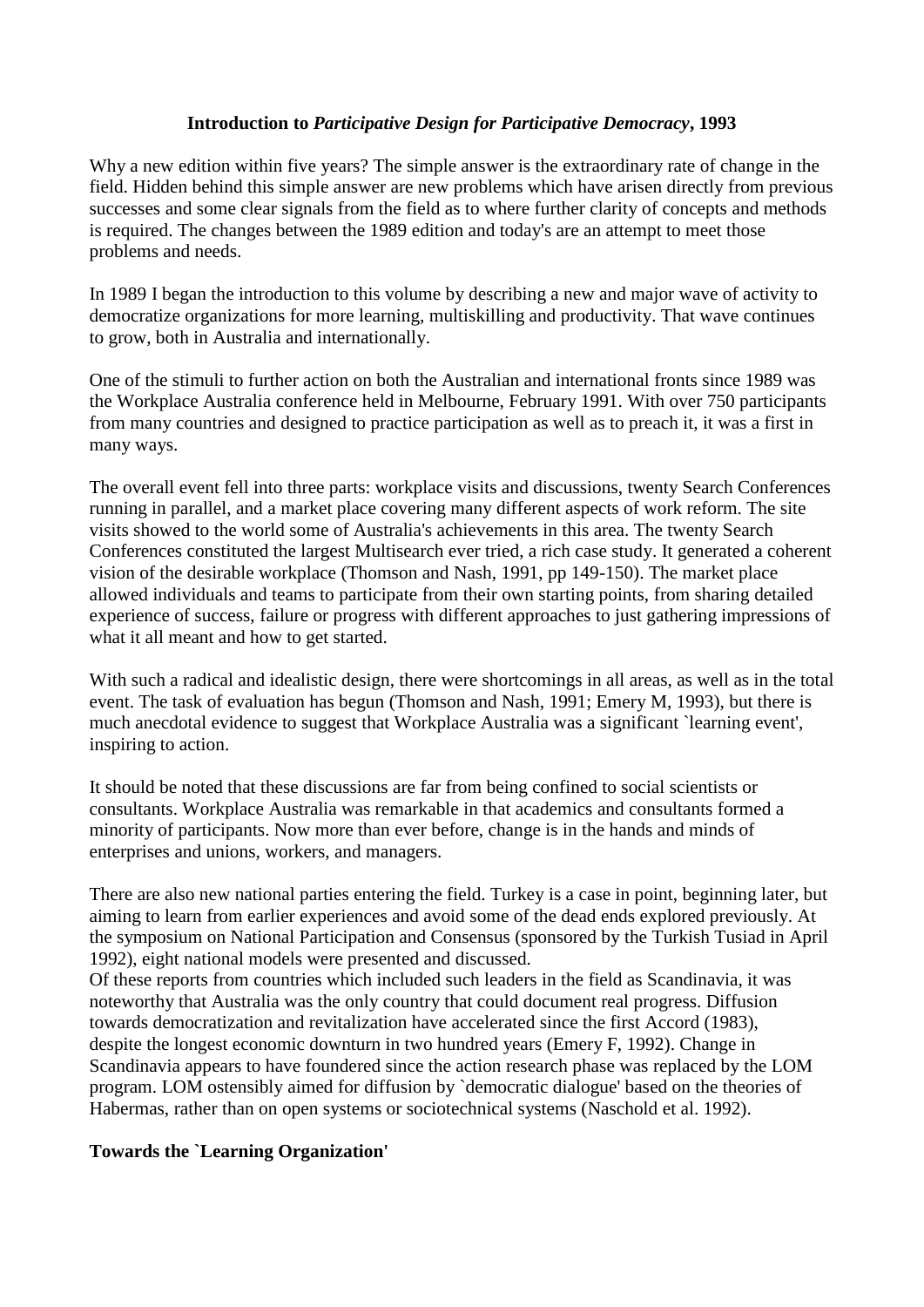One of the most positive aspects of the new wave is the trend towards explicit recognition that the enterprise or workplace of the future is a `learning organization'. A learning organization is one structured in such a way that its members can learn and continue to learn within it. The organizational structure itself is an environment for continuing education.

It represents a fundamental transition from a bureaucratic, scientific management or economic rationalist view of people as instruments or cogs in the machine to the most genuinely humancentred appreciation of people engaged in productive activity. It goes straight to the core of being human, and that is our ability to consciously learn. It re-centres the debate about the purpose of this whole wave of change.

No previous theory has really homed-in so precisely on this unique gift of conscious learning, and the circumstances within which it is best developed to the benefit of all. Certainly, the Human Relations School acknowledged our nature as group animals and the Job Enrichment school got close with attempting to match the individual need for challenge and variety with individual job requirements. But it is only within the open systems framework with its supporting concepts of the organizational design principles and purposeful systems that a comprehensive practical theory has evolved to enable individuals and organizations to use the most effective methods to pursue the best possible development for both individuals and organizations.

To this point I have documented the good news. Unfortunately, rapid diffusion brings its own problems.

There are cases where action has outrun diffusion of existing knowledge. For example, some organizations have now invested heavily in participatively producing guidelines, consisting variously of statements of values, principles, philosophy, etc., stressing their commitment to adaptive relationships with their environments and to `continuous learning and improvement'. Many have made significant change within those guidelines. Some have achieved design principle 2 structures based on self-managing groups at the operational levels without any clear understanding of how to manage these. This problem is relatively easy to fix and it is particularly for these organizations that some of the new papers about design principle 2 management in Part II have been included.

# **Focusing on the Design Principles**

More serious is another class of problem which expresses itself in different ways. It can be variously described as a disregard for, or failure to perceive concepts, an ever-present tendency towards fashions or names in good currency, or a tendency to assume that a specific is a general.

Some examples are discussed below, but the only effective answer to these symptoms of galloping action is to take the debates back to first principles, in this case the two basic principles for organization design. There is a direct analogy with mathematics if you understand the principles, you can solve problems without having to remember the formulae. If you understand the organization design principles, you can not only make systemic change without introducing dreadful inconsistencies and confusions, but you can also easily evaluate competing methods for introduction and see through trendy, superficial and confusion-generating fashions.

The Design Principles can be summarized as: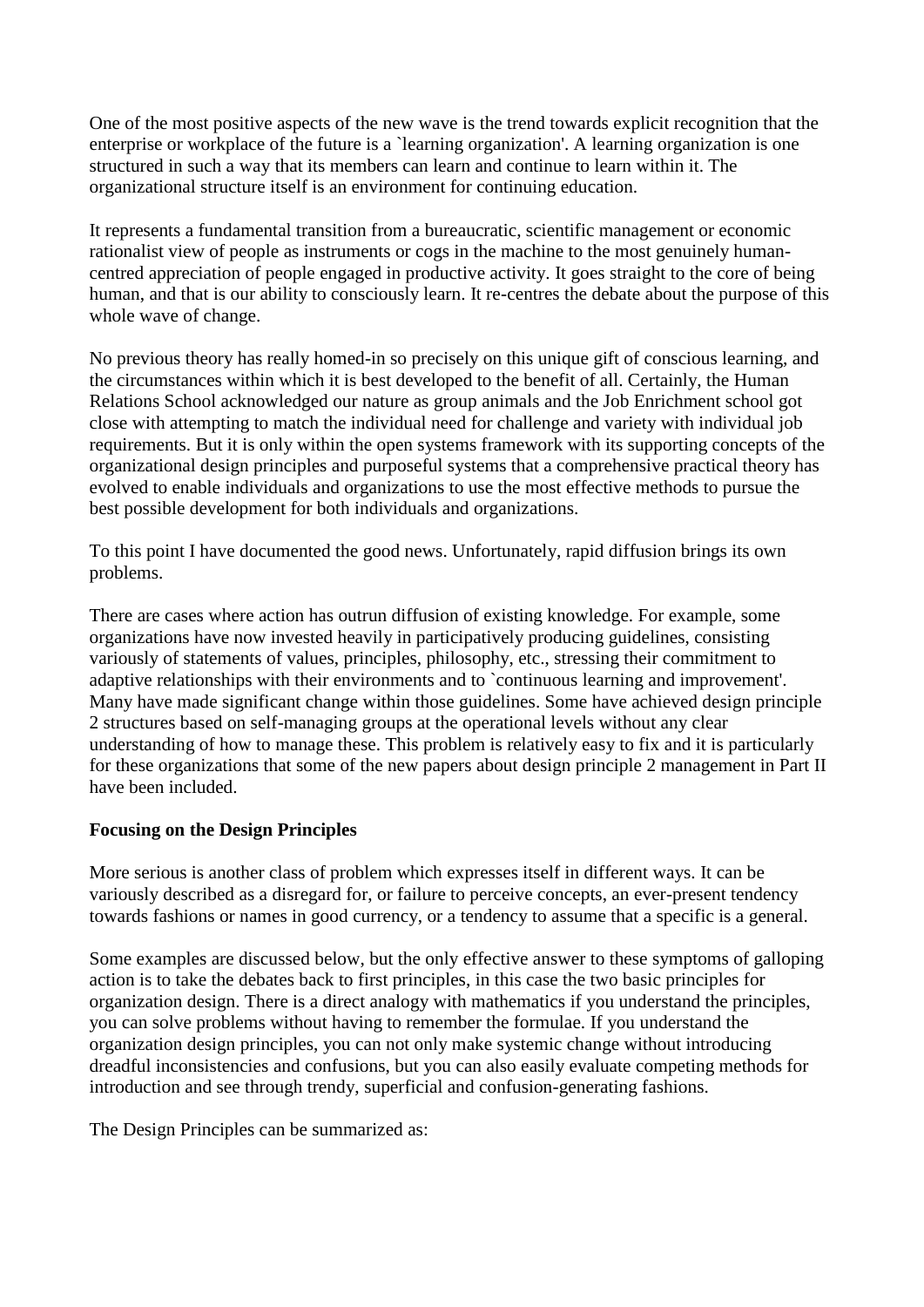**Design Principle 1**, the redundancy of parts, results in an organization built on the one person one shift unit, where responsibility for co-ordination, control and outcome is located one level above where the work is being done.

**Design Principle 2**, the redundancy of functions, results in an organization built on self-managing groups who hold responsibility for their own work, their own co-ordination and control.

These principles are discussed in more detail in Part II. The following examples document lack of understanding of them.

**Example 1.** Recently the concept of `equifinality' has become a very trendy buzz word. Equifinality is the term taken from Bertalanffy to express the fact that in living systems, as distinct from inanimate systems, the final state may be reached from different initial conditions and in different ways (Bertalanffy, 1950; Emery F, 1981 p.89).

Equifinality is now being used to say that, regardless of what is done in a change process, `you will get there in the end'. Leaving aside for the moment the question of where `there' is, this sentiment is rapidly subjected to another logical slide to say in effect that all methods are equal.

We have here a multiple confusion. Equifinality has been distorted far from its original technical meaning to justify a range of clearly different processes towards an undefined end.

It has also become clear that recent widespread adoption of the term `work reform' is no accident (c.f. QWL). It expresses the fact that ideas about the desirable goal (getting there) are, in many quarters, very vague. This is also reflected in the fact that while Australia is changing rapidly, the success rate at the enterprise level is a very hit-and-miss affair. Without any idea of the design principles, this is understandable.

Unless some greater conceptual clarity is injected not only into debate but also into methods of introduction and implementation, Australia is going to waste a lot of time, energy and money. More than this, the failures and inefficiencies of muddling around are going to cast doubt once again on structural, organizational change and its relation to increased productivity. Despite the current momentum towards change, the advocates of bureaucracy will have a field day finding fertile ground for the view that dominant hierarchies cannot really be replaced.

**Example 2.** Participative Design or the PD workshop has been generalized from a specific method employing a specific set of concepts and tools to a class of behaviours for change which is in some way participative. Van Eijnatten (1992) in a comprehensive overview of Sociotechnical Systems Design (STSD) has interpreted PD to include a range of off-site/do it yourself workshops, unionmanagement negotiation, new kinds of co-operation, the participative approach. He quotes personal communications about careful application of PD, but continues to confuse it with Search Conferences and a range of other participative methods (all quotes from pp 47-48). All of these are described as the Participative Design track of `modern STSD' (p.38).

To the end of re-introducing some clarity about the differentiation of methods, the original paper on the PD workshop has been substantially enlarged, with significantly more specific guidance for application. It has also been clearly differentiated from the original method of STS as practised in the experimental phase of the new paradigm (see Introduction to 1989 edition).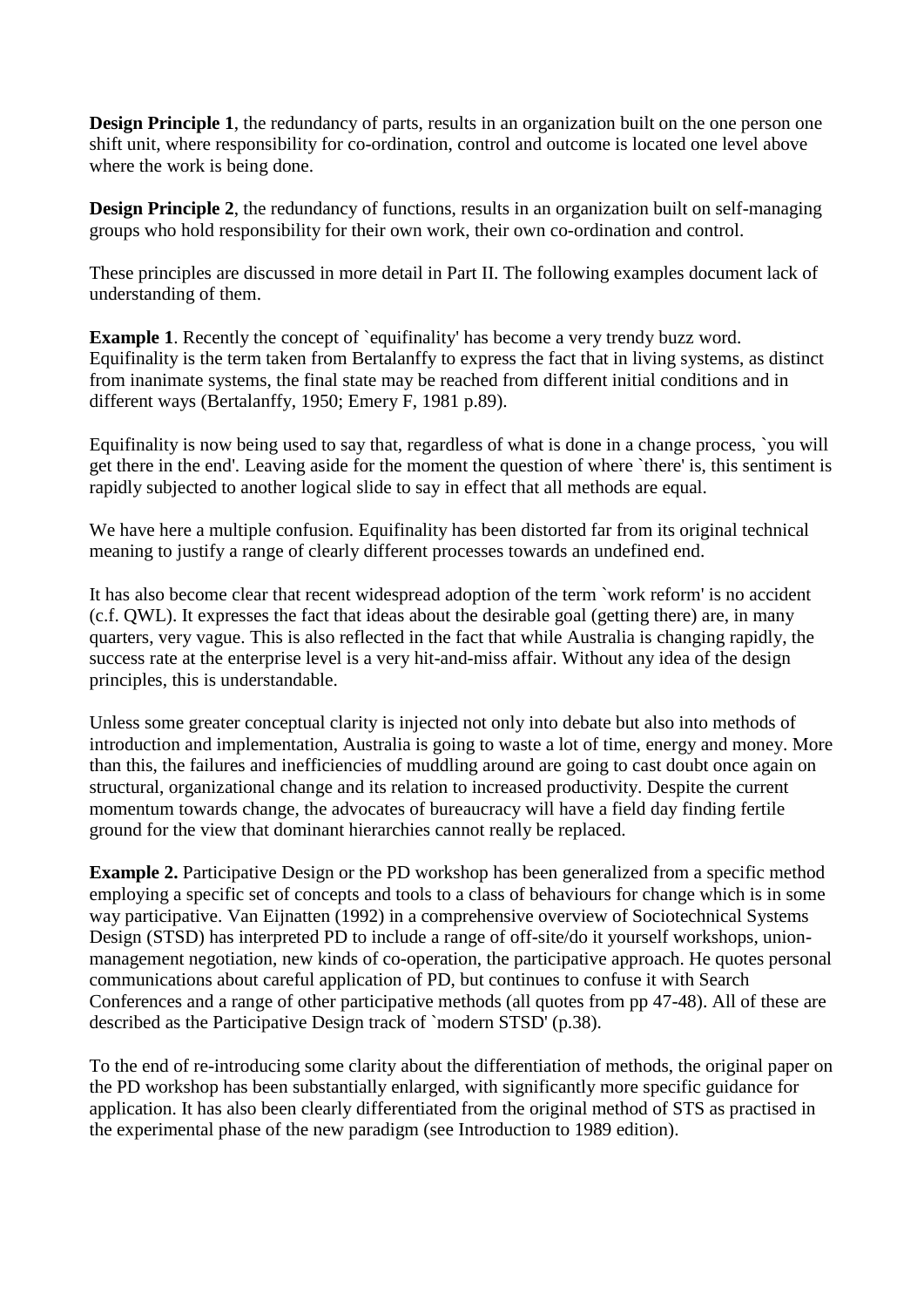**Example 3.** We have in Part IV `Training Search Conference Managers', an example of how easily concepts in general and the organizational design principles in particular are lost if they are not known or recognized.

In an interpretation of the 'mixed mode' (mixing the design principles in one event), Weisbord lost the concept of design principle. Through this loss he opened the floodgates to conceptual confusion and a pseudo debate about Searching and training. The result of this loss is that the Search Conference as a pure design principle 2 event, with its special defining characteristics, could become lost in the fog of `participation'.

Experimentation has long characterized this field, but there is a difference between careful and documented experimentation and a laissez-faire attitude towards concepts, methods and names.

There are two ironies here. First, the notion of Search Conference was the stimulus to Weisbord's book Discovering Common Ground (1992). Second, the confusion generated by Weisbord's loss of the concept of design principle only emphasises the need for training Search Conference managers, a need which Weisbord appears to dispute.

So now we have confusion piled on confusion. Van Eijnatten confuses the PD workshop as a method of structural change with the Search Conference. Weisbord loses the Search Conference as a design principle 2 method of participative planning in a grab bag of participative events.

When people lack conscious knowledge of the design principles, it is easy to see how they come to confuse participation with democratization, `participative management' with structural change.

These examples illustrate the major need for a revision of the 1989 version. There needed to be a much more concentrated focus on the organizational design principles as the central, most basic and guiding concepts of organizational and cultural change.

I hope that this flaw in the 1989 version has now been overcome. The paper `Participative Design' now includes a more specific and precise discussion of the design principles and their translation into organizational structures and methods.

For additional clarity I have also included the little papers `The Concept of TLC Trainer, Leader and Coach' and `The Differences between STS and Participative Design'. They address issues which are of vital concern in the current push towards change, but neither could be fully understood without awareness that workplace `reform' is about changing the organizational design principle. Clearly, those who are advocating a change in role for the supervisor from `cop to coach' do not have this awareness. Apart from the fact that STS is an inefficient, expensive method, it is also inappropriate for diffusion because it fails to educate about the design principles.

### **Other Differences**

The major changes documented above are to be found in Parts II and IV. There are no substantive changes to Part I and Part III. The future context as spelt out in Part I remains an ideal, at the moment timeless. While there is minor experimentation with the ideas in Part III, they remain as a major area awaiting concentrated experimental attention.

In addition to the greater focus on the design principles in Part IV, I have also included mention of the flow-on effects from workplace democratization to the education system and the resistance to